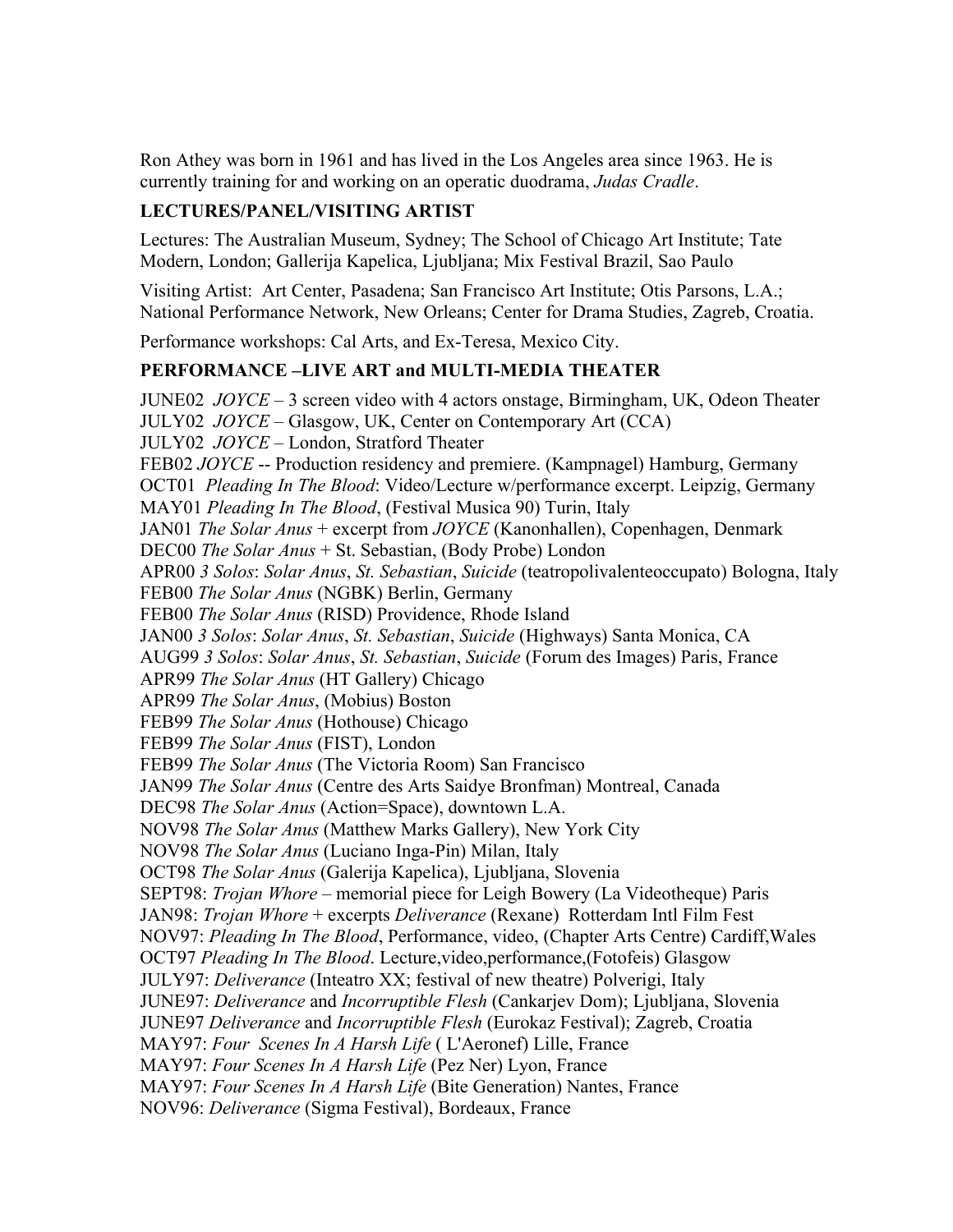OCT96 *Deliverance* (Schmidt Theater), Hamburg, Germany OCT96 *Deliverance* (Kaaitheater) Brussells, Belgium JULY96: *Deliverance* (Triple X Festival at Westergasfabriek) Amsterdam FEB96: *Incorruptible Flesh* and research residency (CCA) Glasgow DEC95: *Deliverance*, premiere (Rapture season, ICA commission) London NOV95 *Four Scenes In A Harsh Life* and *Martyrs&Saints*, (Kanonhallen) Copenhagen OCT95 *Martyrs&Saints*, and *Four Scenes In A Harsh Life* (Ex-Teresa) Mexico City JULY95 *The Trojan Whore*, tribute to Leigh Bowery. (Matthew Marks Gallery); NYC MAY95 *Four Scenes In A Harsh Life* (Festival Atlantico) Lisbon, Portugal MARCH95 *Four Scenes In A Harsh Life* (The Green Room) Manchester APRIL95 *Four Scenes In A Harsh Life* (Center on Contemporary Arts) Glasgow DEC94: *Deliverance* Work-in-progress (Highways) Santa Monica OCT94: *Four Scenes In A Harsh Life* (Performance Space 122) New York City JULY94 *Four Scenes In A Harsh Life* (Institute of Contemporary Arts) London, England MARCH94 *Four Scenes In A Harsh Life* (Walker Art Center) Minneapolis MN OCT93: *Four Scenes In A Harsh Life* (Los Angeles Theater Center) OCT93: *Four Scenes In A Harsh Life* (Highways Performance Space), Santa Monica, CA JUNE93 *Martyrs & Saints* (Performance Space 122) New York City MAY93 *Martyrs & Saints* (Randolph Street Gallery) Chicago NOV92: *Martyrs & Saints* premiere (Los Angeles Contemporary Exhibitions) Los Angeles APR92 *Surgical Stigmata* (Highways Performance Space) Santa Monica CA OCT 81 Premature Ejaculation (Arts Building), Los Angeles MAR 82 Premature Ejaculation (Arts Building), Los Angeles

## VISUAL ART EXHIBITIONS/VIDEO INSTALLATIONS

- 2004: *Ronnie Lee*, *Vena Mae*, video installations, Shedhalle, Zurich, Switzerland
- 2004: St. Sebastian: A Splendid Readiness for Death, group show, Kunsthalle, Wien
- 2004: "Crown and Pedestal", objects, group show, Western-Project, L.A.
- 2001: *Ronnie Lee*, video installation, Museum of Contemporary Art, Antwerp
- 2000: Catherine Opie: Large Format Polaroids, Thread Waxing Space, NYC
- 1999: The Bathroom Show, painting, group show at New Image Art, Los Angeles
- 1999: Rosso Vivo, photographs, group show, Padiglione d'Arte Contemporanea, Milano
- 1998: Hollywood Satan, crown and Pedestal installation, group show at Mark Moore Gallery, Santa Monica
- 1998: Fuck You, We Paint, group show at New Image Art, Los Angeles
- 1996: Incorruptible Flesh, solo exhibition of relics, artifacts, costumes, and fountain with fictitious identities. ACME gallery, Santa Monica
- 1997: Human Printing Press, video installation, Philadelphia Museum of Art
- 1996: Homosexual Overkill, photos and video, group show, Rita Dean, San Diego
- 1995: The Human Printing Press, video installation and scarification imprints. Persistent Dispositions/Technotronic Identities, group show. Cal Arts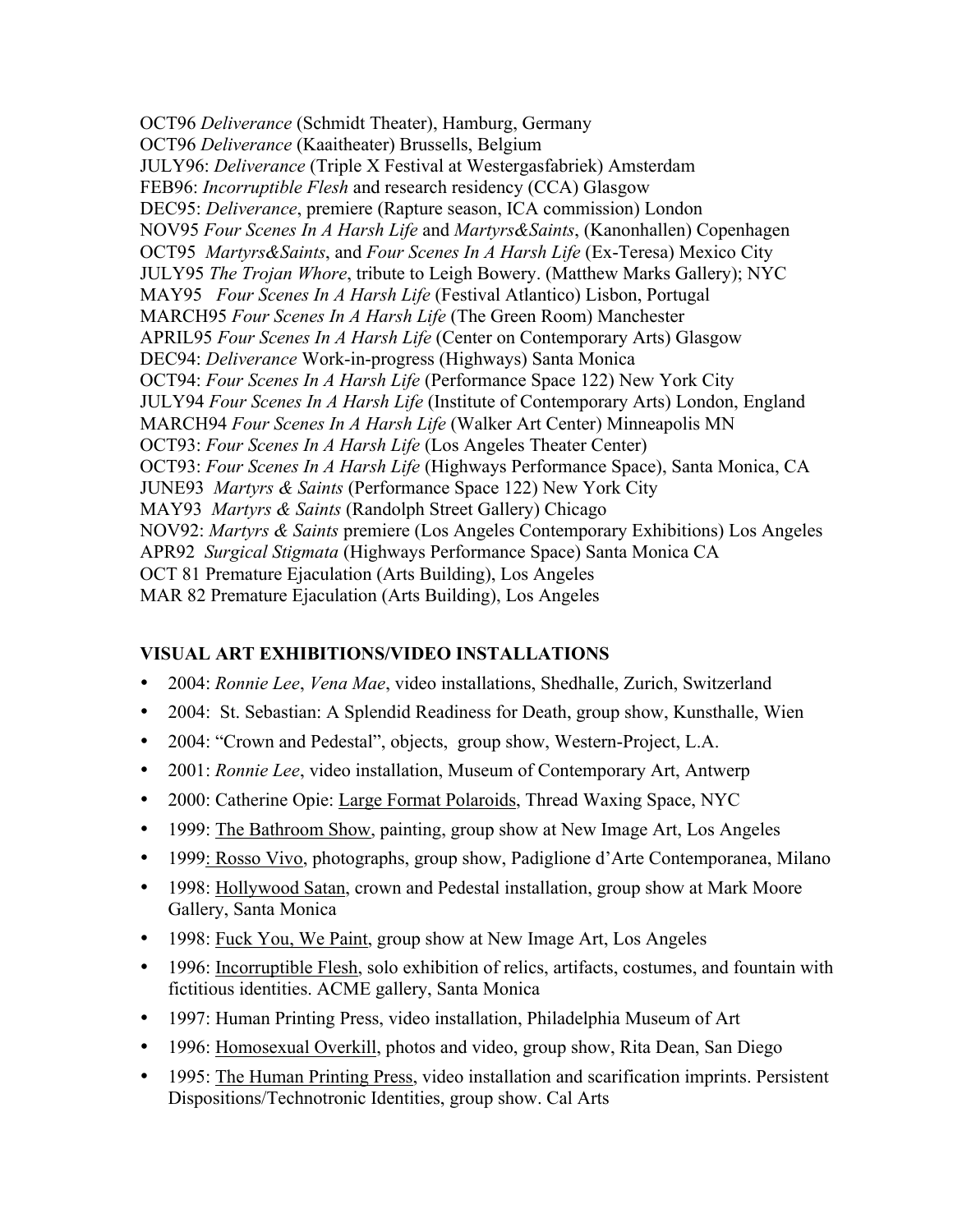- 1994: The Human Printing Press scarification imprints. Flesh and Ciphers, group show. HERE Foundation; NYC
- 1994: The Human Printing Press, video installation of documentation with and scarification imprints. Sanctuary (moth to the flame), group show. TZ'Art & Co.; NYC
- 1994: Four Scenes: Storyboards, collage and photographic documentation. An Inquisition, group show; Radix Gallery, Phoenix, AZ
- 1993: Four Scenes: Storyboards, collage and photo documentation. Co-Conspirators, group show. James Corcoran Gallery Santa Monica

## PROGRAMMING/CURATION

JULY01/JULY02: Co-curated with Dr. Vaginal Davis *Platinum Oasis*, a performance/ installation/ actionist event as part of OUTFEST Los Angeles. The durational site-specific work took at the Coral Sands Motel in Hollywood.

MAY03: The Fierce Festival presented "Visions of Excess" at The Demon lap dance club in Birmingham, U.K.

The motel and lapdance sites featured various lineups of the following artists, filmmakers, actors, and musicians: Kembra Pfahler (US), Bruce La Bruce (Canada), Udo Kier (Germany), Catherine Opie (US), Franko B. (UK), Kira O'Reilly (UK), Osseus Labyrint (US), Davide Grassi (Slovenia), Ann Magnuson (US), Marisa Carnesky (UK), Velvet Hammer (US), Lydia Lunch (US), Nicole Blackman (US), Slava Mogutin (Russia), and USbased bands Kid Congo Powers, Little Annie, Tracy and the Plastics.

# WRITING AND JOURNALISM

Ron Athey is a features writer for the LA Weekly, having written profiles on interviewed writers, profiled evangelists, and regular style coverage. He has also written for Paper, Village Voice, Virus Mutations (Milan), Honcho, Details, Ben Is Dead, and The Advocate.

Athey is currently writing Gifts of the Spirit, a collection of short stories and recollections based on his training to be a Pentecostal minister, and the accompanying perversions. Athey has been anthologized in *Strategic Sex*, Haworth Press; *Unnatural Disasters: Recent Writings from the Golden State*, Incommunicado Press; *Out of Character*; and *Acting on AIDS*, Serpent's Tail. Upcoming is an essay and work in the upcoming Tate Modern publication from the Live Culture 2003 season.

## DOCUMENTARIES/ACTING/ART DIRECTION

- 2001 *Ron's Story*, documentary; filmmaker Davide Grassi
- 2001 *Solar Anus*, documentary; filmmaker Cyril Kuhn
- 2000 *No One Sleeps*, actor; filmmaker Jochen Hick
- 2000 *Shadow Hours*, art direction and actor; producer Balthazar Getty
- 1999 *Hot Men/Kool Boyz*, actor/narrator; Zentropa Films
- 1998 *Hallelujah! Ron Athey: A Story of Deliverance,* documentary by Catherine Gund
- 1997 *Ron Athey: It's Scripted*: 20 minute documentary; filmmaker Ian Kerkhof
- 1997 *Sex Lives In L.A*.: documentary; filmmaker Jochen Hick